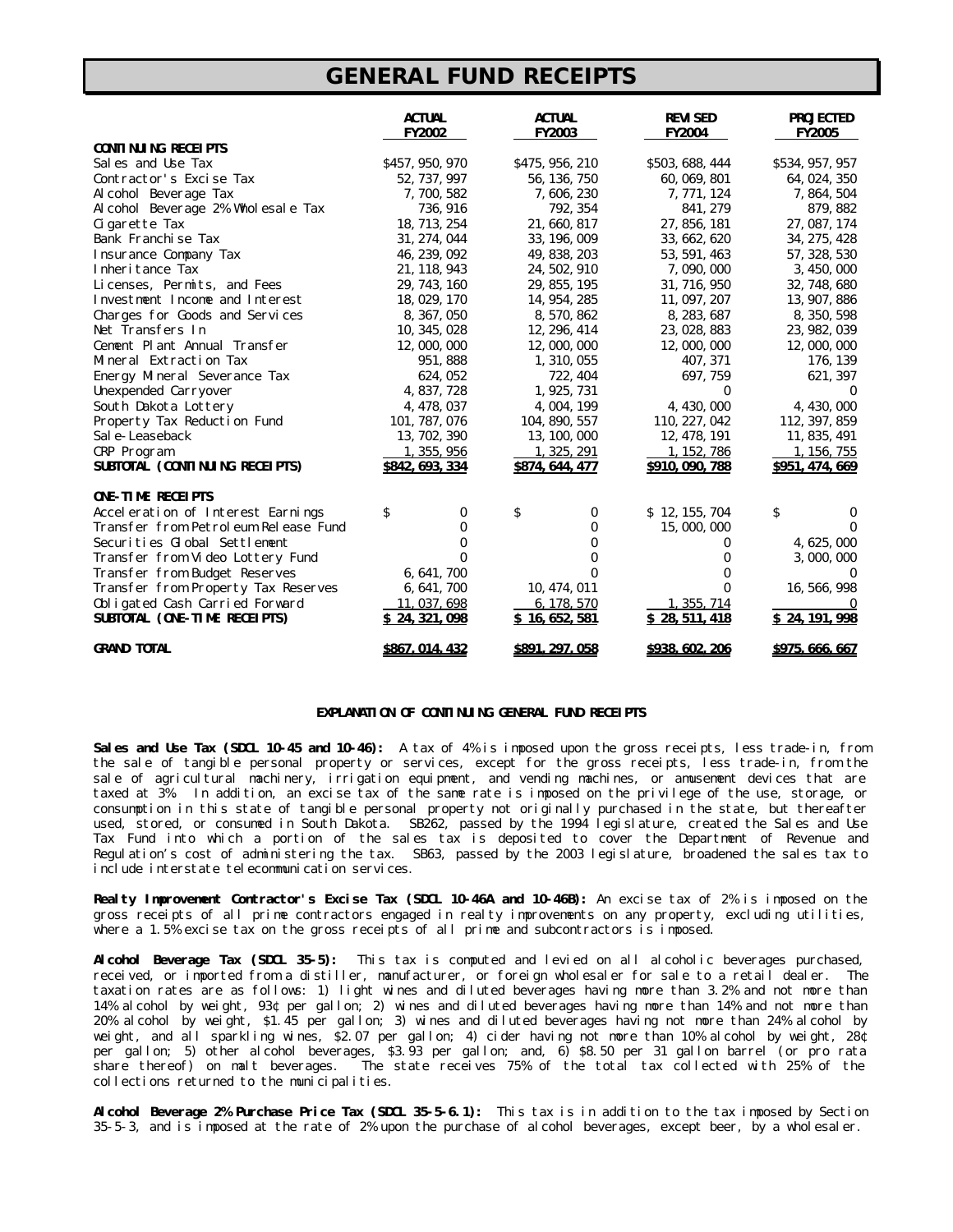**Cigarette Tax (SDCL 10-50):** HB1297, passed by the 1995 legislature, increased the cigarette tax from 23¢ to 33¢ per pack and imposed a tax upon all tobacco products at the rate of 10% of the wholesale purchase price beginning in FY1996. HB1147, passed by the 2003 legislature, increased the cigarette tax from 33¢ per pack to 53¢ per pack. The new tax rate became effective March 24, 2003.

**Bank Franchise Tax (SDCL 10-43 and 51-16):** An annual tax of 6% of net income is levied on banks and financial corporations doing business in the state. For those referred to in SDCL 10-43, 73 1/3% of the tax receipts is distributed to the political subdivisions of the state in lieu of all other taxes and licenses and 26 2/3% is retained by the state. For those organized under SDCL 51-16, 5% of the tax collected is returned to the county where the financial institution is located. The remaining 95% is deposited in the state's general fund.

**Insurance Company Tax (SDCL 10-44-2):** Tax rates of 2 1/2% of premiums and 1 1/4% of the consideration for annuity contracts are imposed on all companies, except fraternal and farm mutual insurance companies doing insurance business in the state. In addition, a fire insurance tax (SDCL 10-44-9) is levied on all companies doing fire insurance business in the state at the rate of one half of one percent.

**Inheritance Tax (SDCL 10-40):** Included in this category is the state's share of the inheritance tax and estate tax. Amendment C, passed by the voters on November 7, 2000, repealed the inheritance tax effective July 1, 2001. This tax was imposed upon the inheritance of an heir and the rate varied according to the amount inherited and to the degree of blood relationship between the deceased and the heir. Ten percent of the total collections made by the county treasurer was retained by the county, and 90% was remitted to the state. The estate tax (SDCL 10-40A) is imposed upon an estate subject to the federal estate tax. The tax is equal to the credit on the federal tax return for state estate taxes. The state estate tax has no effect on the total amount of tax paid by a deceased person's estate. For South Dakota estates, ten percent is sent to the deceased person's county, and the rest is retained by the state.

**Licenses, Permits, and Fees:** This receipt classification covers the receipts received from the sales of a broad variety of licenses, permits, and filing fees that are assessed to partially defray the administrative costs. State agencies collecting these revenues include the Departments of Agriculture; Revenue and Regulation; Social Services; Labor; Public Safety; Health; Unified Judicial System; and, Secretary of State.

**Investment Income and Interest:** Receipts generated under this classification include the interest and investment earnings of the general fund and other nondedicated funds, which are transferred to the general fund at the direction of the Governor and Commissioner of the Bureau of Finance and Management.

**Charges for Goods and Services:** Receipt sources under this category include charges made by the institutions under the Department of Human Services; 35% of fines, penalties, and forfeitures collected on municipal offenses (SDCL 16-2-34); audit charges made by the Auditor General to state and local governments (SDCL 4-1- 18); and, other miscellaneous charges.

**Net Transfers In:** Receipts under this category include general fund reimbursements by the Highway Fund; receipts from the Department of Game, Fish, and Parks; the Motor Vehicle Fund; the Soil and Water Conservation Fund; and, the state's share of the Deadwood gaming revenue. Also included here are receipts derived from the transfer of funds from the Custer State Park Concession Bond Redemption Fund that are derived from concession contracts at the park, and other miscellaneous receipts. Included in FY2002 is \$1,900,000 in interest proceeds from the Tobacco Settlement Agreement transferred from the People's Trust Fund to the general fund. Also included in FY2002 is \$4,274,000 in receipts from the deauthorization of encumbrances and \$500,000 transferred from the Children's Trust Fund authorized by HB1197 by the 2002 legislature to balance the FY2002 deficit. Included in the FY2003, FY2004, and FY2005 figures are \$6.0 million, \$17.6 million, and \$17.8 million, respectively, in interest proceeds from the Health Care and Education Enhancement Trust Funds. In addition, the FY2003 figure includes \$100,000 from the Children's Trust Fund and \$600,000 from the South Dakota Building Authority.

**Cement Plant Annual Transfer:** In FY2002, the proceeds from the Cement Plant sale were deposited into the Dakota Cement Trust Fund, from which the \$12 million annual transfer to the general fund takes place.

**Mineral Extraction Tax (SDCL 10-39):** A tax of \$4 per ounce of gold severed in this state, plus 10% of net profits. Prior to FY1995, the tax was 2% imposed on the gross yield from the sale of precious metals severed in this state, plus 8% of net profits. 20% of all revenue received by the state for those permits issued after January 1, 1981 is remitted to the county treasurer of the county in which the precious metals were severed.

**Energy Mineral Severance Tax (SDCL 10-39A):** A tax of 4 1/2% of the taxable value of energy minerals is imposed on the owners of energy minerals for the privilege of severing energy minerals in this state. Onehalf of the taxes imposed by Chapter 10-39A are returned to the county where the energy minerals were severed, one-sixth of the taxes are deposited into the Energy Development Impact Fund, and one-third of the taxes are deposited into the state general fund. Any excess over \$100,000 in the Energy Development Impact Fund is automatically credited to the state general fund.

**Unexpended Carryovers:** Unexpended balances that revert to the general fund from prior years for special appropriations and emergency special appropriations are reflected in receipts as unexpended carryover.